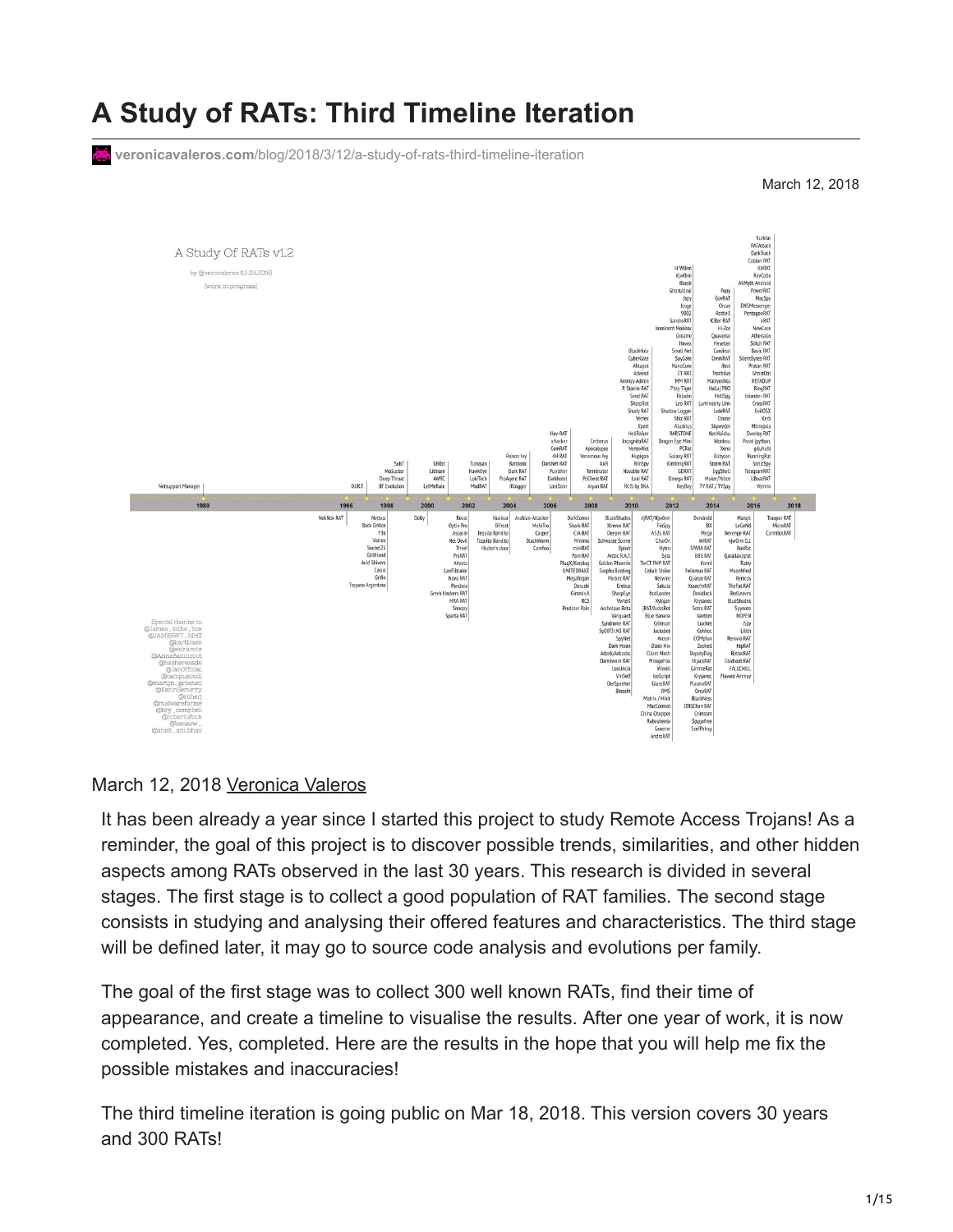

I would like to specially thank the following people for all the help provided during the last year: @James\_inthe\_box @JAMESWT\_MHT @bartblaze @eldracote @AnnaBandicoot @hasherezade @Jan0fficial @campuscodi @martijn\_grooten @EscInSecurity @rcherj @malwareforme @bry\_campbell @robertofock @benkow\_ @ankit\_anubhav. Without you, this work wouldn't have come this far! Thank you!

### **Limitations of this research**

While 300 RATs seems a lot, there are online forums like www.megasecurity.org, which have listed more than 4000 RATs on their site. I learnt that during 1980s and 1990s, almost every kid on the planet was coding their own RAT for fun. As with any research, setting limitations and a concrete scope was mandatory. I decided not to process these RATs and only take the most well known, documented, and those for who there was some additional report outside these forums.

As a colleague from the community made me notice, there is malware with RAT features that may be added to this list or not depending on which features we want to focus on. For this reason, right now I decided not to include Client Maximus banker/rat here. Questionable? Absolutely. I needed to draw the line somewhere.

# **What is next?**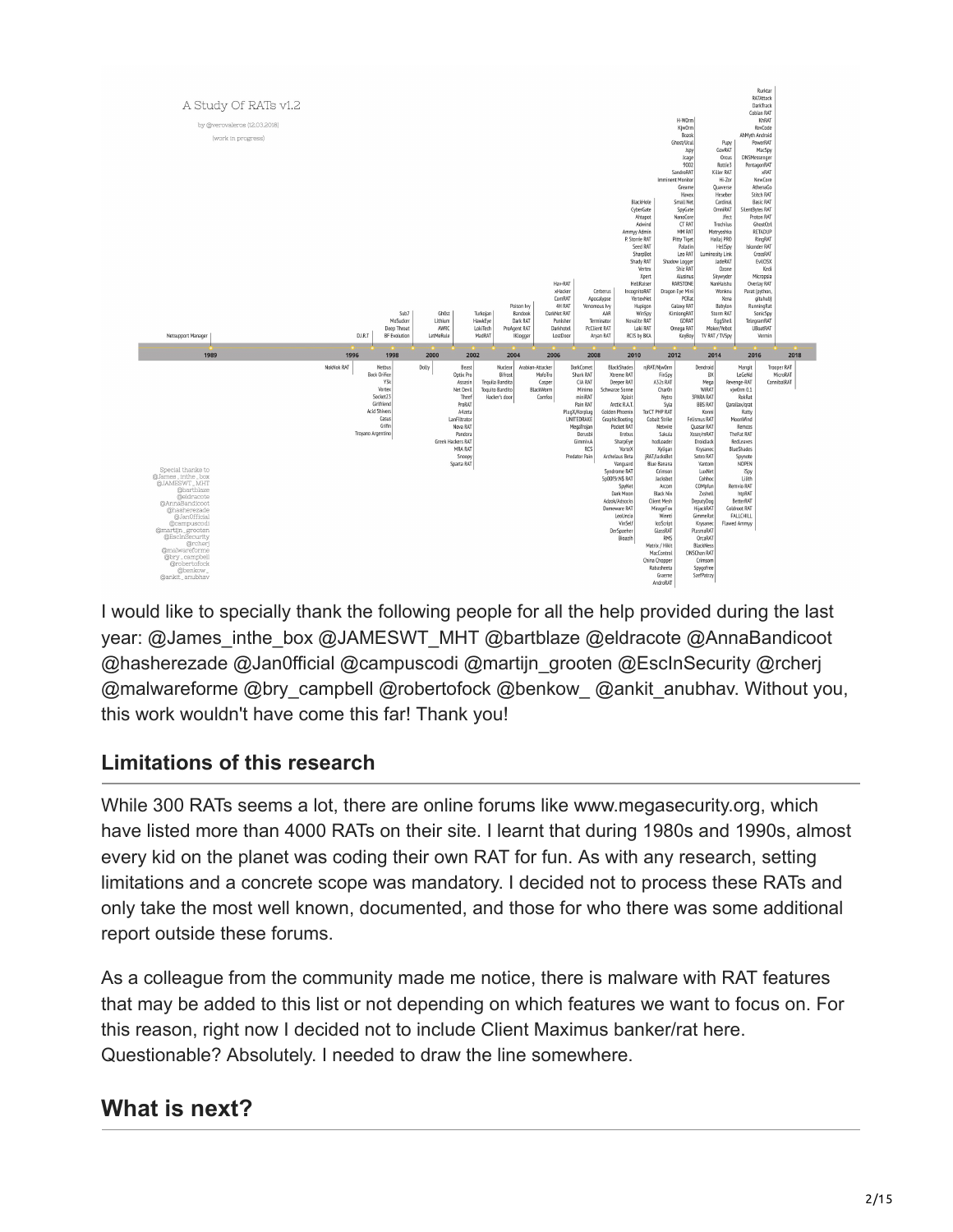The second phase will focus on studying each of these 300 RATs features: targeted platform, functionalities, if they were used in targeted attacks, number of known versions, etc. The end result of this phase would be, as Edward Tufte suggested, a series of small multiples to visualise these different features and characteristics.

# **The 300 most well known RATs of the last 30 years**

| N <sup>o</sup> | Year | <b>Remote Access Trojan</b>                |
|----------------|------|--------------------------------------------|
| 1              | 1989 | Netsupport manager remote control software |
| 2              | 1996 | <b>NokNok</b>                              |
| 3              | 1997 | <b>D.I.R.T.</b>                            |
| 4              | 1998 | Socket23                                   |
| 5              | 1998 | <b>Netbus</b>                              |
| 6              | 1998 | BO2K/Back Orifice/Body Odour               |
| 7              | 1998 | Y3k RAT                                    |
| 8              | 1998 | Vortex                                     |
| 9              | 1998 | Girlfriend                                 |
| 10             | 1998 | <b>Acid Shivers</b>                        |
| 11             | 1998 | Casus                                      |
| 12             | 1998 | Grifin                                     |
| 13             | 1998 | Troyano Argentino                          |
| 14             | 1999 | Deep Throat                                |
| 15             | 1999 | Subseven / Sub7 / Backdoor G               |
| 16             | 1999 | Mosucker / MiniMo                          |
| 17             | 1999 | <b>BF Evolution</b>                        |
| 18             | 2000 | <b>Dolly</b>                               |
| 19             | 2001 | Gh0st / Moudoor                            |
| 20             | 2001 | Lithium                                    |
| 21             | 2001 | <b>AWRC / Atelier Web Remote Commander</b> |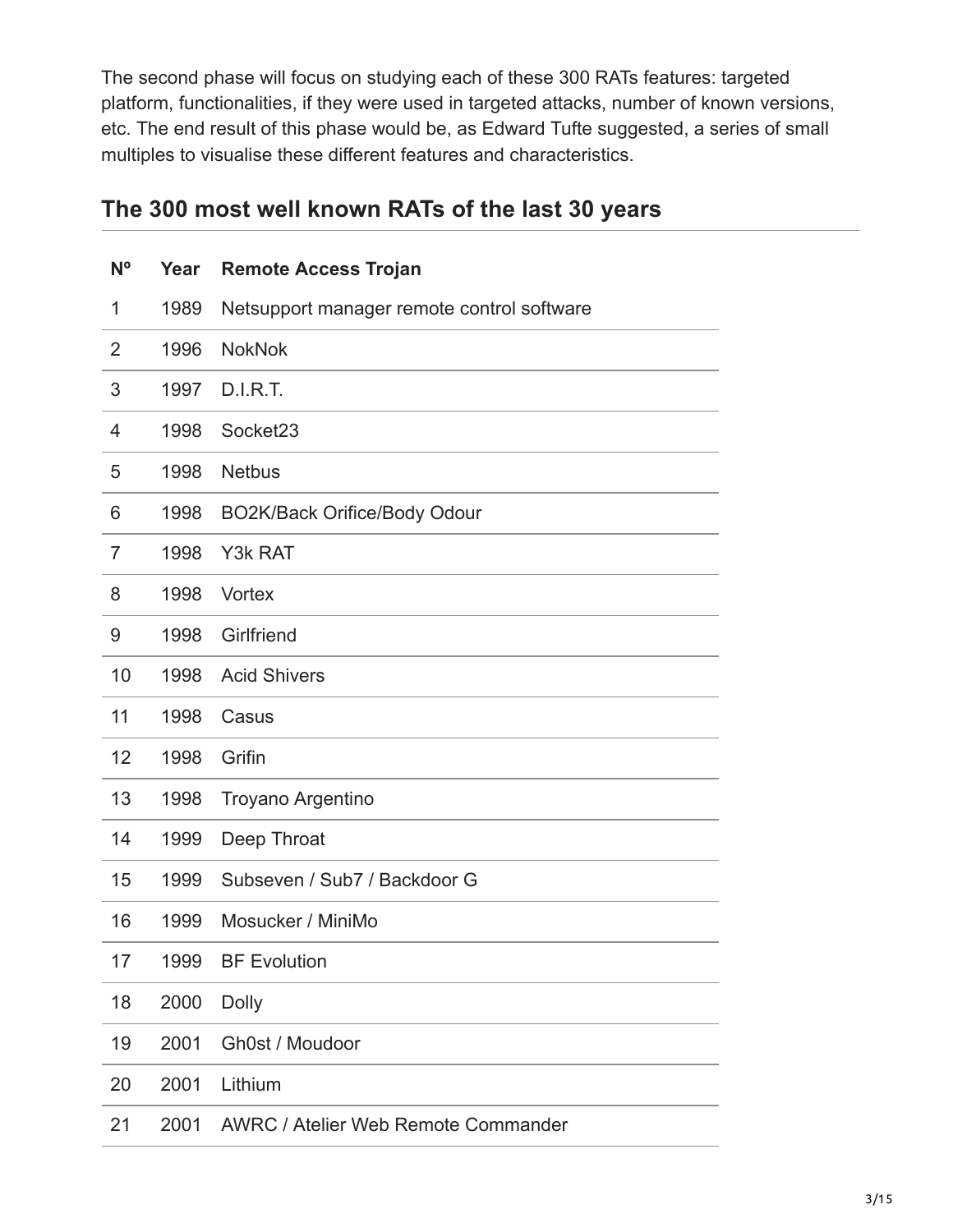| N <sup>o</sup> | Year | <b>Remote Access Trojan</b> |
|----------------|------|-----------------------------|
| 22             | 2001 | LetMeRule                   |
| 23             | 2002 | <b>Beast</b>                |
| 24             | 2002 | <b>Optix Pro</b>            |
| 25             | 2002 | Assasin / Assassin          |
| 26             | 2002 | <b>Net Devil</b>            |
| 27             | 2002 | <b>Theef</b>                |
| 28             | 2002 | <b>ProRAT</b>               |
| 29             | 2002 | A4zeta                      |
| 30             | 2002 | LanFiltrator                |
| 31             | 2002 | Nova RAT                    |
| 32             | 2002 | Pandora                     |
| 33             | 2002 | <b>Greek Hackers RAT</b>    |
| 34             | 2002 | <b>MRA RAT</b>              |
| 35             | 2002 | Snoopy                      |
| 36             | 2002 | Sparta RAT                  |
| 37             | 2003 | Turkojan                    |
| 38             | 2003 | HawkEye                     |
| 39             | 2003 | LokiTech                    |
| 40             | 2003 | <b>MadRAT</b>               |
| 41             | 2004 | <b>Bifrost</b>              |
| 42             | 2004 | Hacker's door               |
| 43             | 2004 | <b>Nuclear RAT</b>          |
| 44             | 2004 | Tequila Bandita             |
| 45             | 2004 | <b>Toquito Bandito</b>      |
| 46             | 2005 | Poison Ivy / Darkmoon       |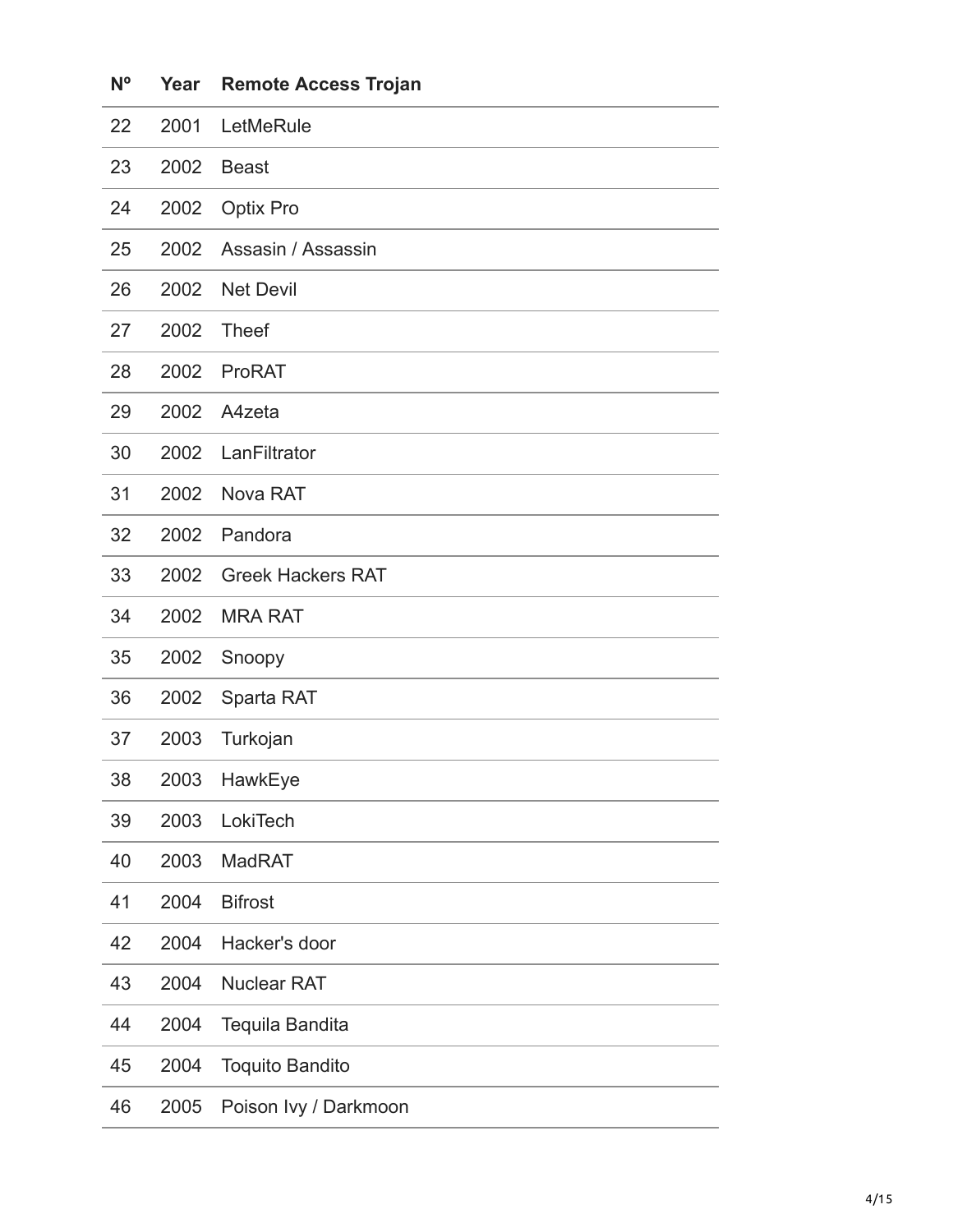| $N^{\circ}$ | Year | <b>Remote Access Trojan</b>           |
|-------------|------|---------------------------------------|
| 47          | 2005 | <b>Bandook</b>                        |
| 48          | 2005 | Dark RAT                              |
| 49          | 2005 | <b>ProAgent RAT</b>                   |
| 50          | 2005 | <b>IKlogger</b>                       |
| 51          | 2006 | BlackWorm / Blackmal / Nyxem / MyWife |
| 52          | 2006 | Arabian-Attacker                      |
| 53          | 2006 | Casper                                |
| 54          | 2006 | MofoTro                               |
| 55          | 2006 | Comfoo                                |
| 56          | 2007 | Hav-RAT                               |
| 57          | 2007 | xHacker RAT                           |
| 58          | 2007 | Agent.BTZ/ ComRAT                     |
| 59          | 2007 | Tapaoux / Darkhotel                   |
| 60          | 2007 | 4H RAT                                |
| 61          | 2007 | DarkNet RAT                           |
| 62          | 2007 | Punisher                              |
| 63          | 2007 | LostDoor                              |
| 64          | 2008 | <b>CIA RAT</b>                        |
| 65          | 2008 | <b>DarkComet</b>                      |
| 66          | 2008 | Derusbi                               |
| 67          | 2008 | MegaTrojan                            |
| 68          | 2008 | Minimo                                |
| 69          | 2008 | miniRAT                               |
| 70          | 2008 | Pain RAT                              |
| 71          | 2008 | PlugX/Korplug                         |
|             |      |                                       |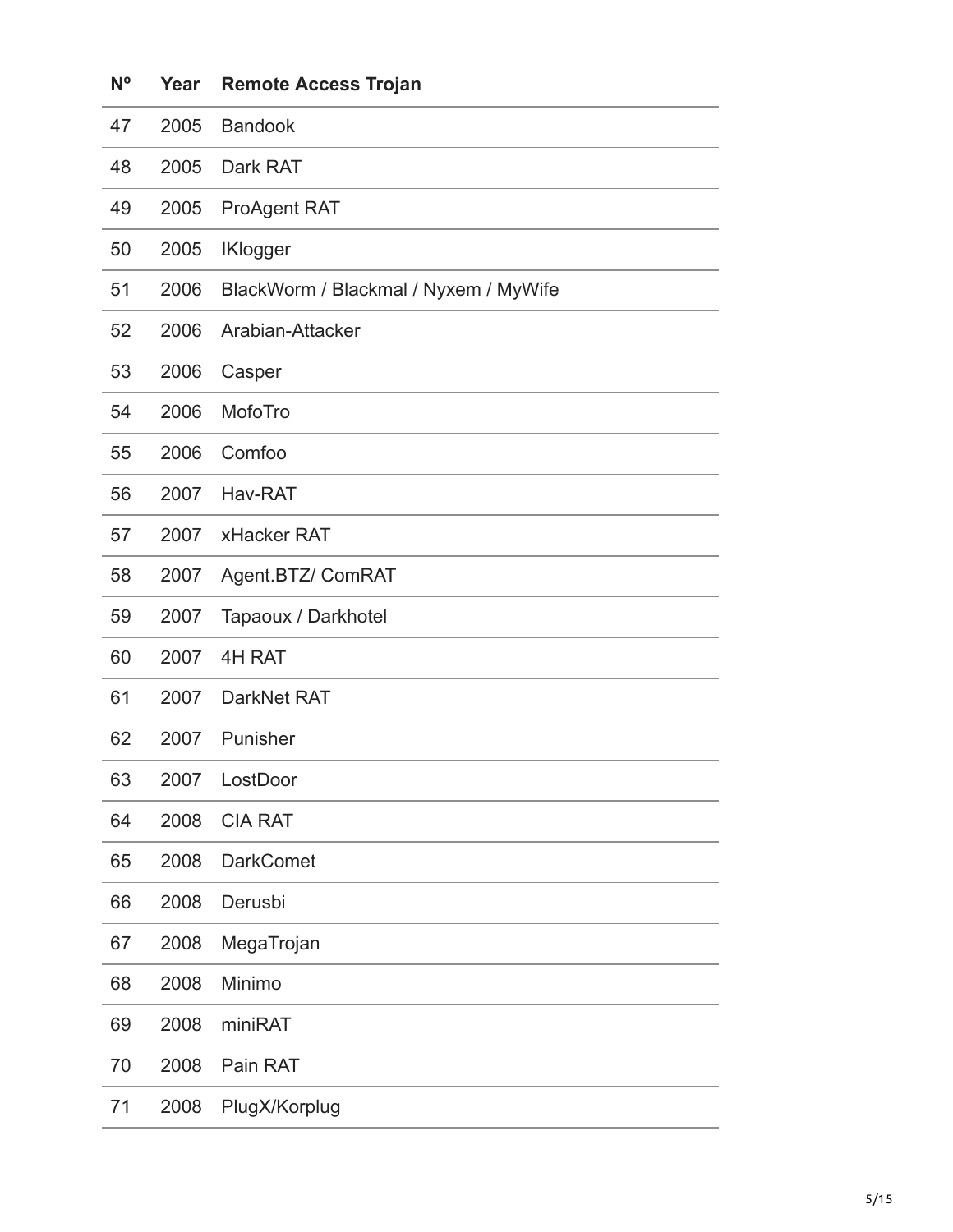| $N^{\circ}$ | Year | <b>Remote Access Trojan</b>      |
|-------------|------|----------------------------------|
| 72          | 2008 | <b>Shark RAT</b>                 |
| 73          | 2008 | <b>UNITEDRAKE</b>                |
| 74          | 2008 | Gimmiv.A                         |
| 75          | 2008 | RCS (hacking team)               |
| 76          | 2008 | <b>Predator Pain</b>             |
| 77          | 2009 | AAR / Albertino Advanced RAT     |
| 78          | 2009 | Apocalypse                       |
| 79          | 2009 | Cerberus                         |
| 80          | 2009 | Venomous Ivy                     |
| 81          | 2009 | Terminator RAT / FakeM RAT       |
| 82          | 2009 | <b>PcClient RAT</b>              |
| 83          | 2009 | Aryan RAT                        |
| 84          | 2010 | Dameware RAT                     |
| 85          | 2010 | <b>BlackShades</b>               |
| 86          | 2010 | <b>Xtreme RAT</b>                |
| 87          | 2010 | Deeper RAT                       |
| 88          | 2010 | <b>Schwarze Sonne/Daleth RAT</b> |
| 89          | 2010 | <b>Xploit</b>                    |
| 90          | 2010 | Arctic R.A.T.                    |
| 91          | 2010 | <b>Golden Phoenix Rat</b>        |
| 92          | 2010 | <b>GraphicBooting RAT</b>        |
| 93          | 2010 | <b>Pocket RAT</b>                |
| 94          | 2010 | Erebus                           |
| 95          | 2010 | SharpEye                         |
| 96          | 2010 | <b>VorteX RAT</b>                |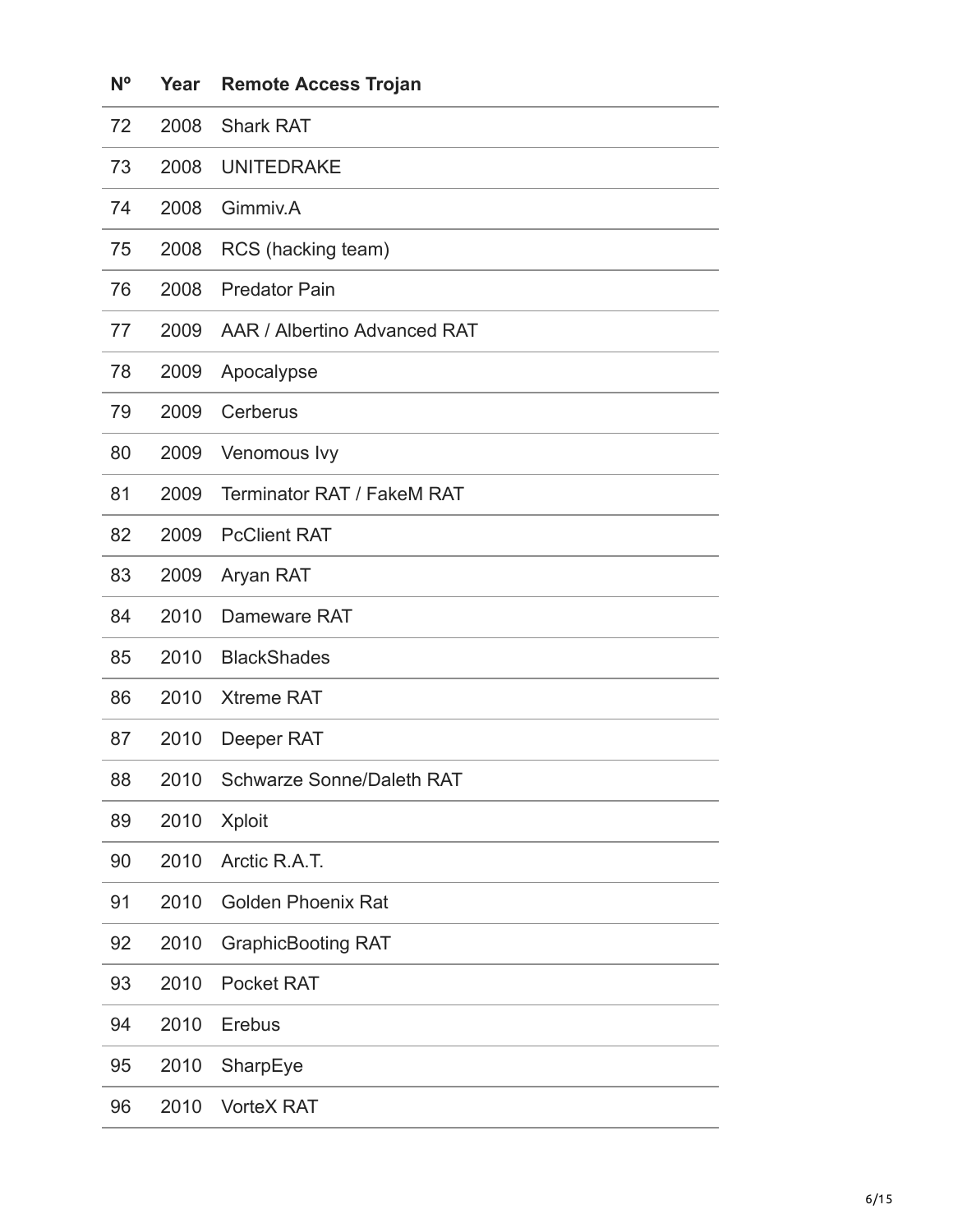| $N^{\circ}$ | Year | <b>Remote Access Trojan</b>                             |
|-------------|------|---------------------------------------------------------|
| 97          | 2010 | <b>Archelaus Beta</b>                                   |
| 98          | 2010 | Vanguard                                                |
| 99          | 2010 | Syndrome RAT                                            |
| 100         | 2010 | 5p00f3r.N\$ RAT                                         |
| 101         | 2010 | SpyNet                                                  |
| 102         | 2010 | Dark Moon                                               |
| 103         | 2010 | Adzok/Adsocks                                           |
| 104         | 2010 | <b>Bioazih</b>                                          |
| 105         | 2010 | LeoUncia                                                |
| 106         | 2010 | <b>VinSelf</b>                                          |
| 107         | 2010 | DerSpaeher / derSphear RAT                              |
| 108         | 2011 | <b>BlackHole</b>                                        |
| 109         | 2011 | CyberGate                                               |
| 110         | 2011 | Ahtapot                                                 |
| 111         | 2011 | Adwind/Frutas/AlienSpy/Unrecom/Sockrat/JSocket/JBifrost |
| 112         | 2011 | Ammyy Admin                                             |
| 113         | 2011 | P. Storrie RAT                                          |
| 114         | 2011 | Seed RAT                                                |
| 115         | 2011 | SharpBot/SB RAT                                         |
| 116         | 2011 | Shady RAT                                               |
| 117         | 2011 | <b>Vertex</b>                                           |
| 118         | 2011 | <b>Xpert RAT</b>                                        |
| 119         | 2011 | <b>HellRaiser</b>                                       |
| 120         | 2011 | IncognitoRAT                                            |
| 121         | 2011 | VertexNet                                               |
|             |      |                                                         |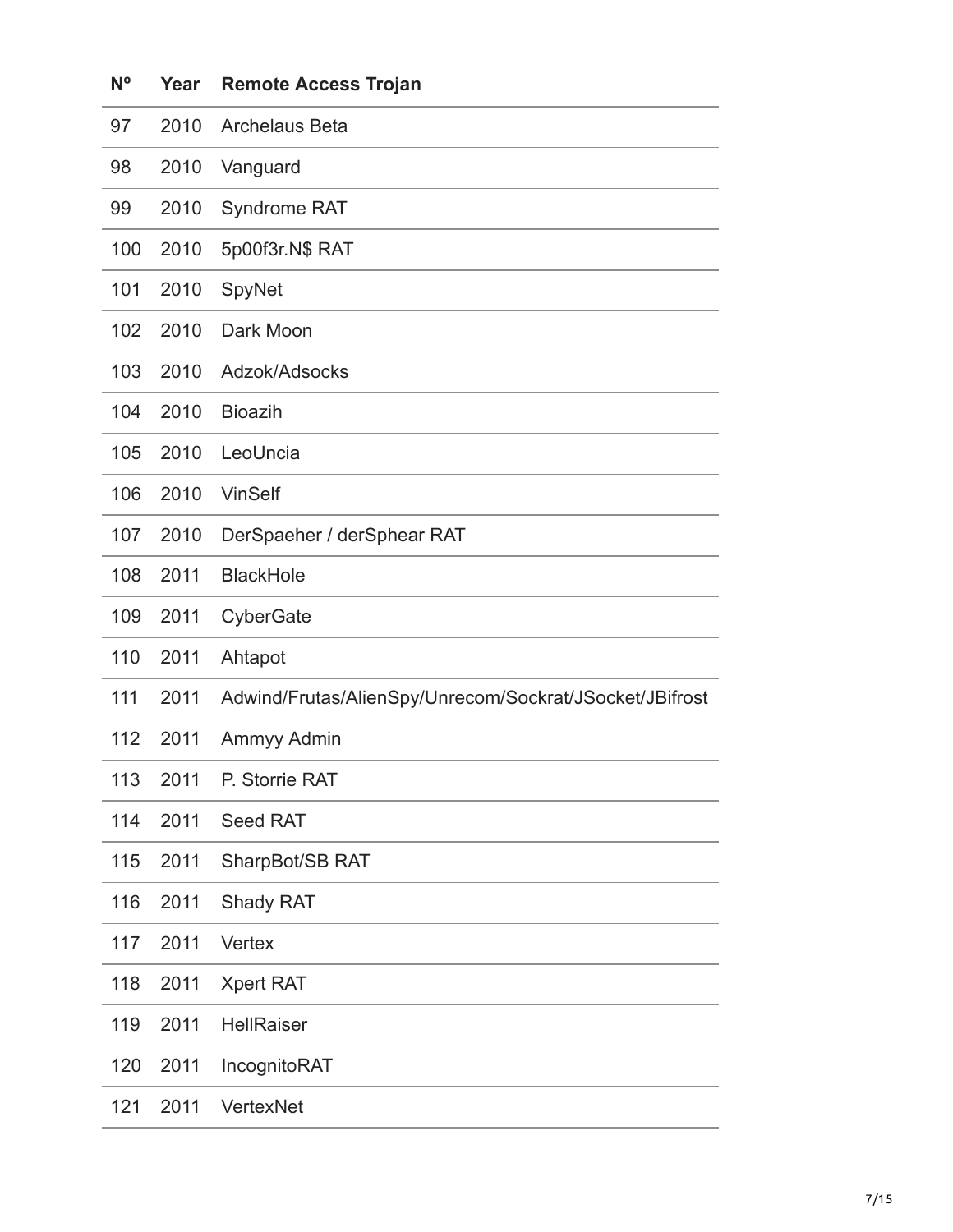| $N^{\circ}$ | Year | <b>Remote Access Trojan</b> |
|-------------|------|-----------------------------|
| 122         | 2011 | Hupigon / MFC Huner         |
| 123         | 2011 | WinSpy                      |
| 124         | 2011 | <b>Novalite</b>             |
| 125         | 2011 | Loki RAT                    |
| 126         | 2011 | <b>RCIS by BKA</b>          |
| 127         | 2012 | Rabasheeta                  |
| 128         | 2012 | MacControl                  |
| 129         | 2012 | Matrix / Hikit / Gaolmay    |
| 130         | 2012 | IcoScript                   |
| 131         | 2012 | GlassRAT                    |
| 132         | 2012 | Winnti                      |
| 133         | 2012 | A32s RAT                    |
| 134         | 2012 | AndroRAT                    |
| 135         | 2012 | Arcom                       |
| 136         | 2012 | <b>Black Nix</b>            |
| 137         | 2012 | <b>Blue Banana</b>          |
| 138         | 2012 | Char <sub>0</sub> n         |
| 139         | 2012 | <b>Client Mesh</b>          |
| 140         | 2012 | <b>Cobalt Strike</b>        |
| 141         | 2012 | Crimson                     |
| 142         | 2012 | FinSpy                      |
| 143         | 2012 | hcdLoader                   |
| 144         | 2012 | Jacksbot                    |
| 145         | 2012 | jRAT/JacksBot               |
| 146         | 2012 | <b>Netwire</b>              |
|             |      |                             |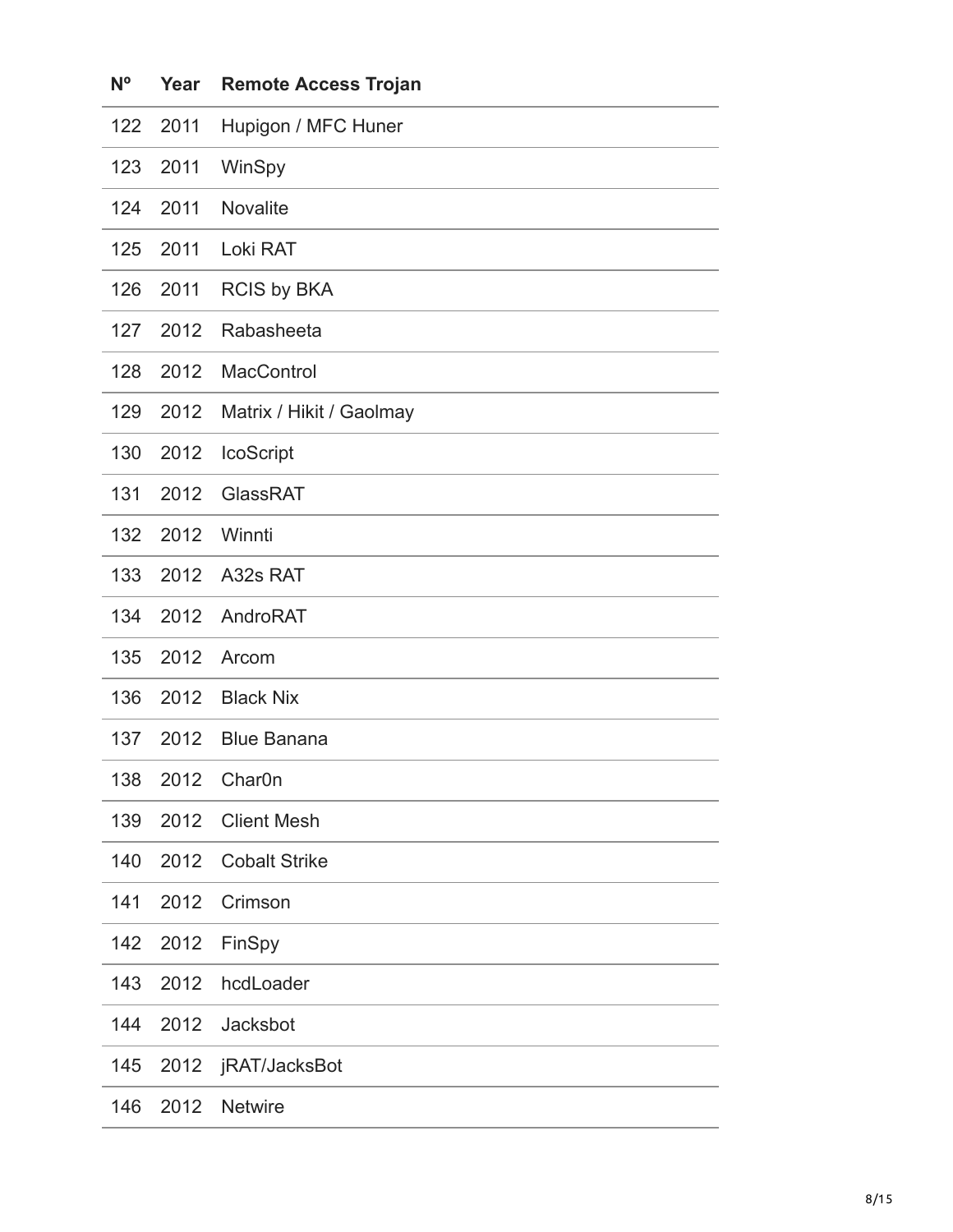| N <sup>o</sup> | Year | <b>Remote Access Trojan</b>     |
|----------------|------|---------------------------------|
| 147            | 2012 | njRAT/Njw0rm                    |
| 148            | 2012 | <b>Nytro Rat</b>                |
| 149            | 2012 | Mirage/MirageFox                |
| 150            | 2012 | Sakula/Sakurel/Viper            |
| 151            | 2012 | Syla RAT                        |
| 152            | 2012 | <b>TorCT PHP RAT</b>            |
| 153            | 2012 | RMS / Remote Manipulator System |
| 154            | 2012 | Xyligan                         |
| 155            | 2012 | China Chopper                   |
| 156            | 2012 | Graeme                          |
| 157            | 2013 | KimJongRAT                      |
| 158            | 2013 | ShadowLogger                    |
| 159            | 2013 | Shiz RAT / Mutant               |
| 160            | 2013 | <b>Alusinus</b>                 |
| 161            | 2013 | H-W0rm/Houdini/Dunihi           |
| 162            | 2013 | <b>Kjw0rm</b>                   |
| 163            | 2013 | <b>Bozok</b>                    |
| 164            | 2013 | Ghost/Ucul                      |
| 165            | 2013 | <b>Imminent Monitor RAT</b>     |
| 166            | 2013 | Jspy                            |
| 167            | 2013 | Jcage                           |
| 168            | 2013 | 9002/Hydraq/McRAT               |
| 169            | 2013 | Sandro RAT                      |
| 170            | 2013 | Greame                          |
| 171            | 2013 | Havex                           |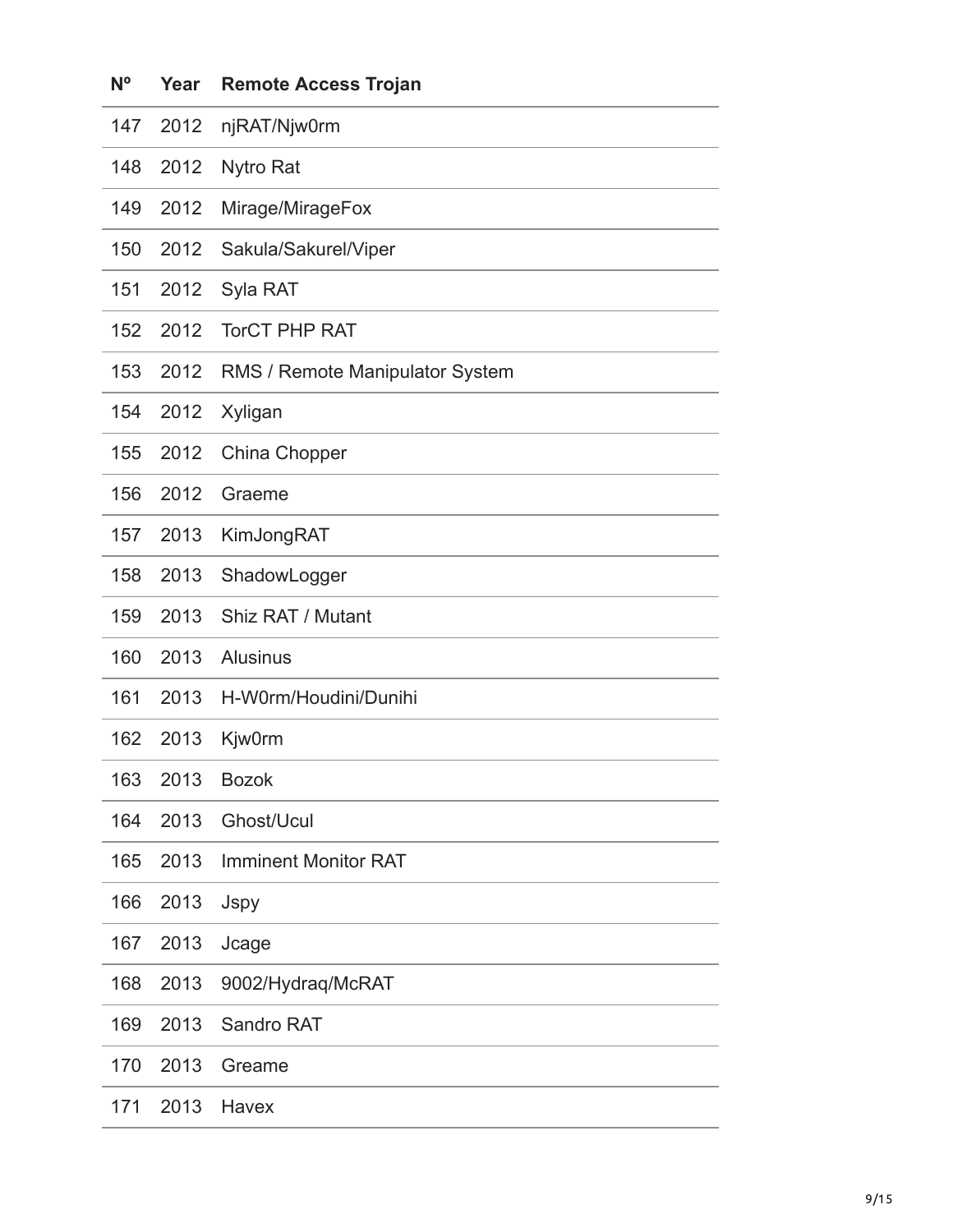| N <sup>o</sup> | Year | <b>Remote Access Trojan</b> |
|----------------|------|-----------------------------|
| 172            | 2013 | <b>Small Net</b>            |
| 173            | 2013 | SpyGate                     |
| 174            | 2013 | NanoCore                    |
| 175            | 2013 | <b>CT RAT</b>               |
| 176            | 2013 | MM RAT / Goldsun            |
| 177            | 2013 | <b>Pitty Tiger</b>          |
| 178            | 2013 | Paladin RAT                 |
| 179            | 2013 | Leo RAT                     |
| 180            | 2013 | <b>RARSTONE</b>             |
| 181            | 2013 | Dragon Eye - Mini           |
| 182            | 2013 | <b>PCRat</b>                |
| 183            | 2013 | <b>Galaxy RAT</b>           |
| 184            | 2013 | KeyBoy                      |
| 185            | 2013 | <b>GDRAT</b>                |
| 186            | 2013 | Omega RAT                   |
| 187            | 2014 | Krysanec                    |
| 188            | 2014 | Setro RAT                   |
| 189            | 2014 | Vantom                      |
| 190            | 2014 | Dendroid                    |
| 191            | 2014 | <b>BX</b>                   |
| 192            | 2014 | Mega                        |
| 193            | 2014 | <b>WIRAT/Winner RAT</b>     |
| 194            | 2014 | <b>3PARA RAT</b>            |
| 195            | 2014 | <b>BBS RAT</b>              |
| 196            | 2014 | Konni                       |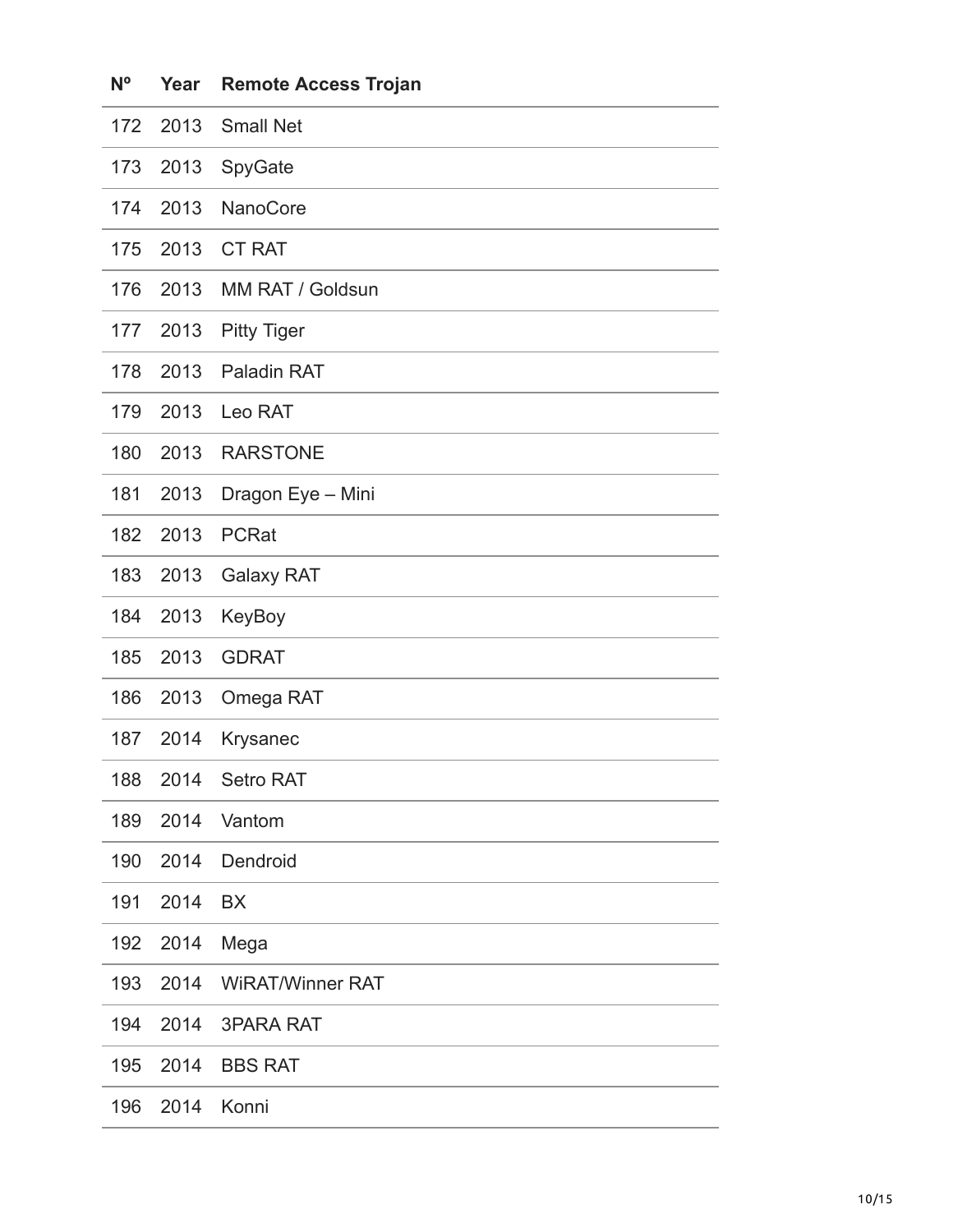| $N^{\circ}$ | Year | <b>Remote Access Trojan</b> |
|-------------|------|-----------------------------|
| 197         | 2014 | <b>Felismus RAT</b>         |
| 198         | 2014 | <b>Quasar RAT</b>           |
| 199         | 2014 | Xsser / mRAT                |
| 200         | 2014 | Crimsom                     |
| 201         | 2014 | <b>DroidJack</b>            |
| 202         | 2014 | LuxNet                      |
| 203         | 2014 | Cohhoc                      |
| 204         | 2014 | COMpfun                     |
| 205         | 2014 | <b>Zxshell / Sensode</b>    |
| 206         | 2014 | DeputyDog / Fexel           |
| 207         | 2014 | <b>HijackRAT</b>            |
| 208         | 2014 | GimmeRat                    |
| 209         | 2014 | Krysanec                    |
| 210         | 2014 | PlasmaRAT                   |
| 211         | 2014 | <b>OrcaRAT</b>              |
| 212         | 2014 | <b>BlackNess</b>            |
| 213         | 2014 | <b>DNSChan RAT</b>          |
| 214         | 2014 | Spygofree                   |
| 215         | 2014 | <b>SzefPatrzy</b>           |
| 216         | 2015 | Ozone                       |
| 217         | 2015 | Skywyder                    |
| 218         | 2015 | NanHaishu                   |
| 219         | 2015 | <b>Luminosity Link</b>      |
| 220         | 2015 | Pupy                        |
| 221         | 2015 | GovRAT                      |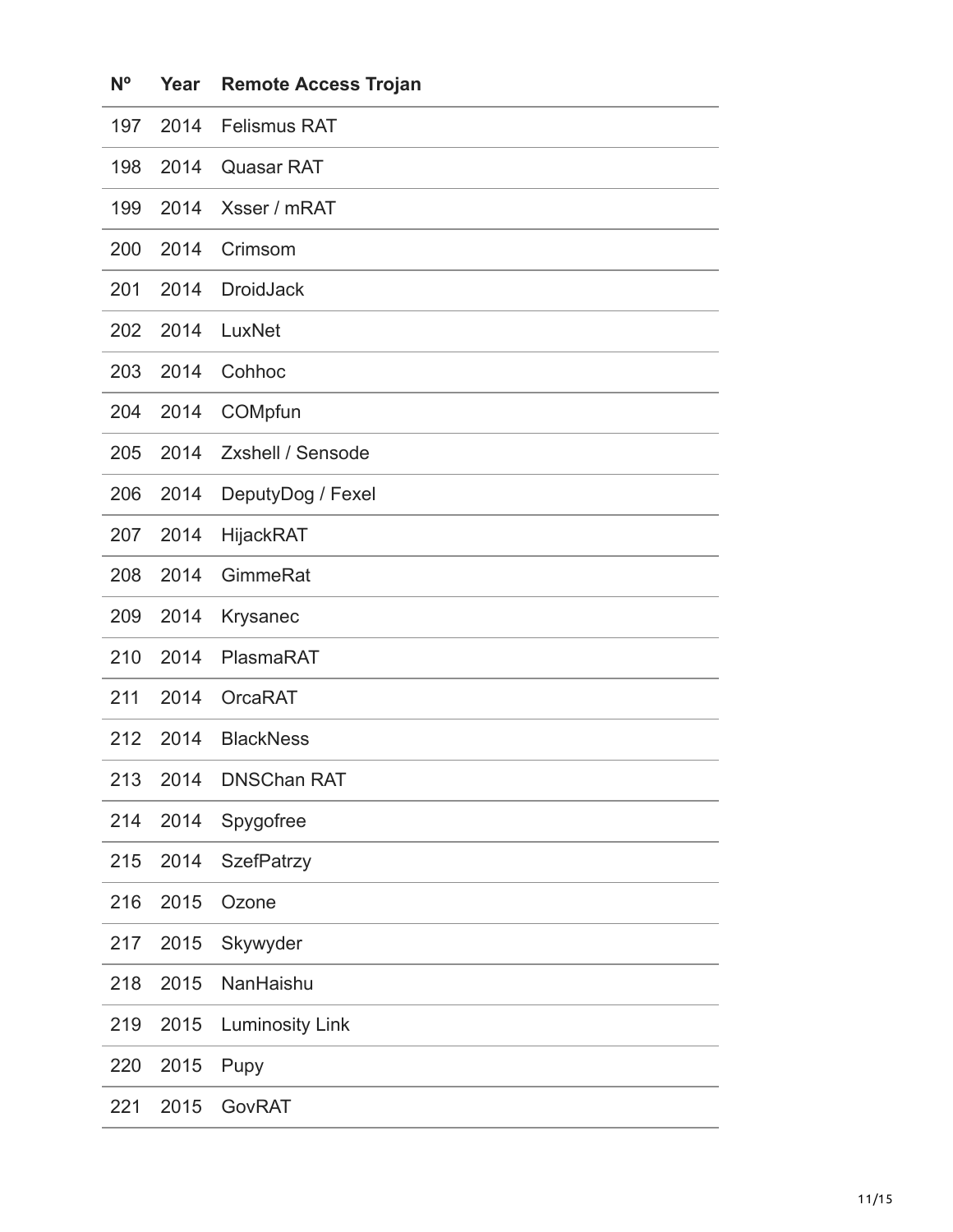| N <sup>o</sup> | Year | <b>Remote Access Trojan</b>                      |
|----------------|------|--------------------------------------------------|
| 222            | 2015 | Orcus                                            |
| 223            | 2015 | Rottie <sub>3</sub>                              |
| 224            | 2015 | <b>Killer RAT</b>                                |
| 225            | 2015 | Hi-Zor                                           |
| 226            | 2015 | Quaverse/QRAT                                    |
| 227            | 2015 | Heseber                                          |
| 228            | 2015 | Cardinal                                         |
| 229            | 2015 | <b>OmniRAT</b>                                   |
| 230            | 2015 | <b>Jfect</b>                                     |
| 231            | 2015 | <b>Trochilus RAT</b>                             |
| 232            | 2015 | Matryoshka                                       |
| 233            | 2015 | Hallaj PRO                                       |
| 234            | 2015 | <b>HellSpy</b>                                   |
| 235            | 2015 | <b>JadeRAT</b>                                   |
| 236            | 2015 | wonknu                                           |
| 237            | 2015 | Xena                                             |
| 238            | 2015 | <b>Babylon RAT</b>                               |
| 239            | 2015 | <b>Storm RAT</b>                                 |
| 240            | 2015 | Moker / Yebot / Tilon                            |
| 241            | 2015 | EggShell                                         |
| 242            | 2015 | TV RAT / TV Spy / Trojan. Pavica / Trojan. Mezzo |
| 243            | 2016 | <b>Remvio RAT</b>                                |
| 244            | 2016 | Spynote                                          |
| 245            | 2016 | Mangit                                           |
| 246            | 2016 | LeGeNd                                           |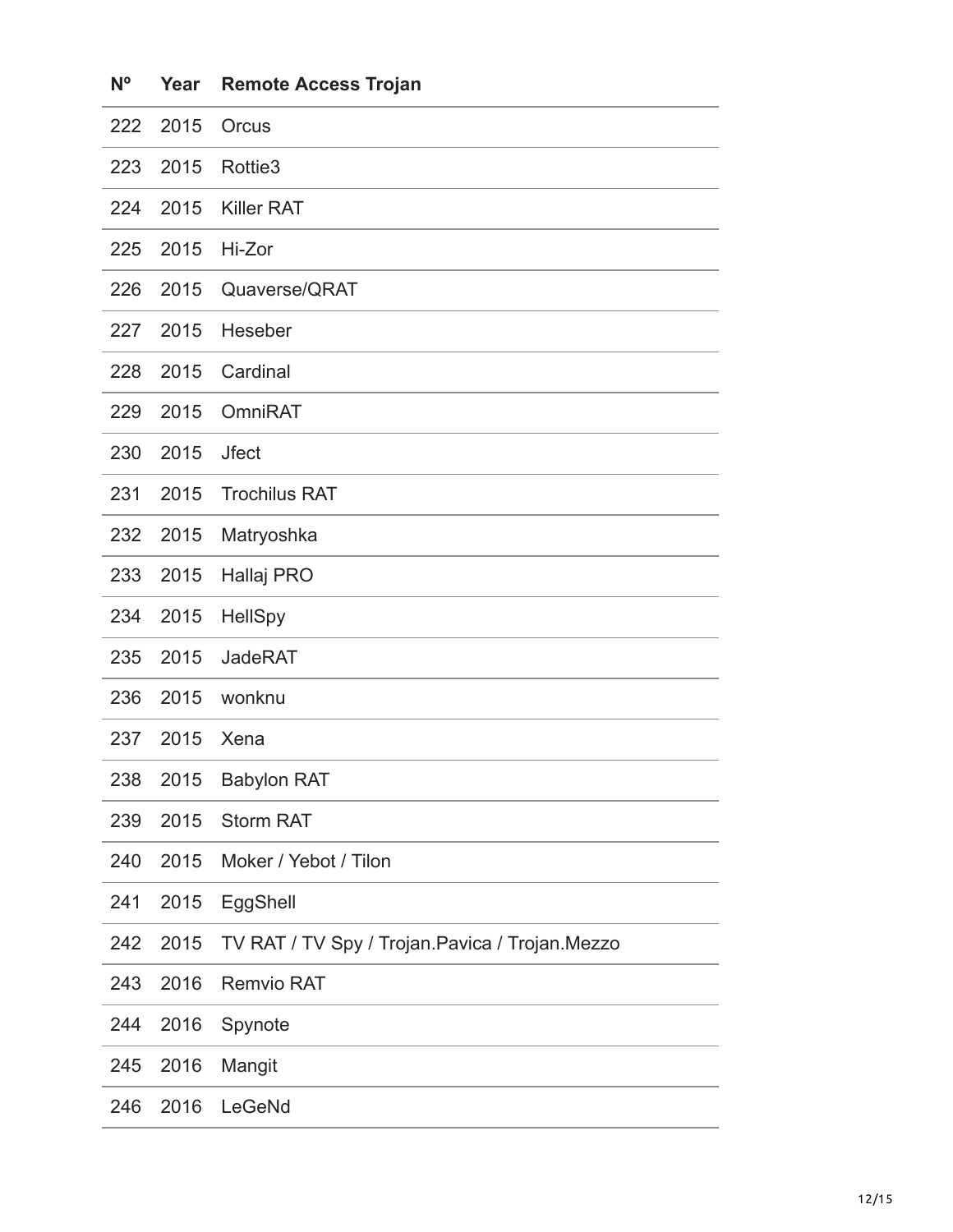| $N^{\circ}$ | Year | <b>Remote Access Trojan</b>          |
|-------------|------|--------------------------------------|
| 247         | 2016 | <b>BlueShades</b>                    |
| 248         | 2016 | Revenge-RAT                          |
| 249         | 2016 | vjw0rm                               |
| 250         | 2016 | rokrat                               |
| 251         | 2016 | Qarallax / Qrat / Quaverse / Qrypter |
| 252         | 2016 | Ratty                                |
| 253         | 2016 | MoonWind                             |
| 254         | 2016 | <b>RemCos</b>                        |
| 255         | 2016 | <b>TheFatRAT</b>                     |
| 256         | 2016 | <b>RedLeaves</b>                     |
| 257         | 2016 | <b>NOPEN</b>                         |
| 258         | 2016 | iSpy                                 |
| 259         | 2016 | Lilith                               |
| 260         | 2016 | htpRAT                               |
| 261         | 2016 | <b>BetterRAT</b>                     |
| 262         | 2016 | <b>Coldroot RAT</b>                  |
| 263         | 2016 | <b>FALLCHILL</b>                     |
| 264         | 2016 | FlawedAmmyy                          |
| 265         | 2017 | GhostCtrl                            |
| 266         | 2017 | <b>RETADUP</b>                       |
| 267         | 2017 | AhMyth Android RAT                   |
| 268         | 2017 | AthenaGo                             |
| 269         | 2017 | <b>Cobian RAT</b>                    |
| 270         | 2017 | <b>DarkTrack</b>                     |
| 271         | 2017 | <b>DNSMessenger</b>                  |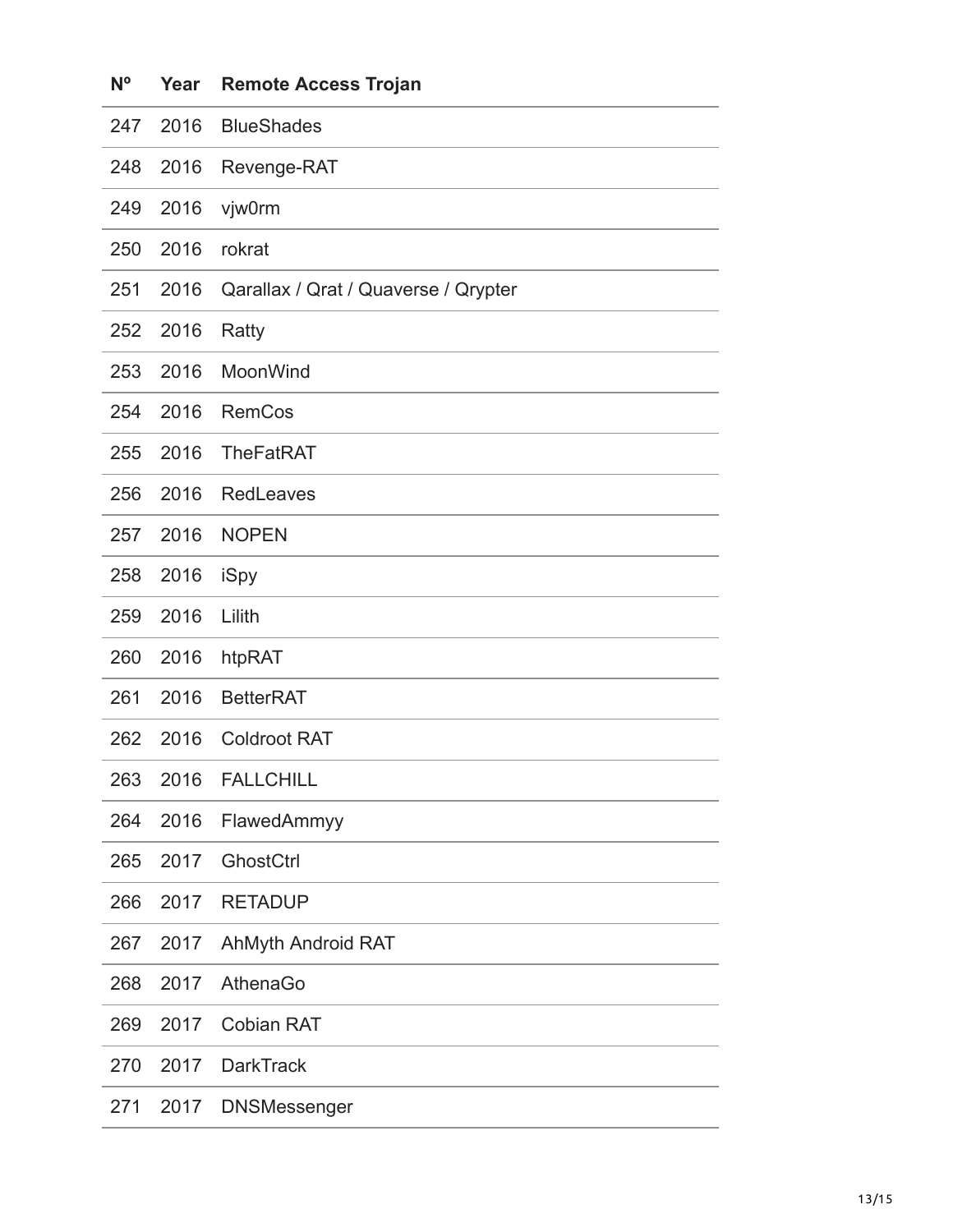| Νĭ  | rear | Remote Access Trojan   |
|-----|------|------------------------|
| 272 | 2017 | <b>KhRAT</b>           |
| 273 | 2017 | MacSpy                 |
| 274 | 2017 | <b>NewCore</b>         |
| 275 | 2017 | PentagonRAT Ransomware |
| 276 | 2017 | PowerRAT               |
| 277 | 2017 | <b>RATAttack</b>       |
| 278 | 2017 | <b>RevCode</b>         |
| 279 | 2017 | <b>Rurktar RAT</b>     |
| 280 | 2017 | <b>Stitch RAT</b>      |
| 281 | 2017 | <b>xRAT</b>            |
| 282 | 2017 | <b>Basic RAT</b>       |
| 283 | 2017 | Proton                 |
| 284 | 2017 | SilentBytes RAT        |
| 285 | 2017 | <b>RingRAT</b>         |
| 286 | 2017 | <b>Iskander RAT</b>    |
| 287 | 2017 | <b>UBoatRAT</b>        |
| 288 | 2017 | SonicSpy               |
| 289 | 2017 | <b>Overlay RAT</b>     |
| 290 | 2017 | CrossRAT               |
| 291 | 2017 | Vermin                 |
| 292 | 2017 | Kedi                   |
| 293 | 2017 | Parat                  |
| 294 | 2017 | <b>EvilOSX</b>         |
| 295 | 2017 | Micropsia              |
| 296 | 2017 | RunningRat             |